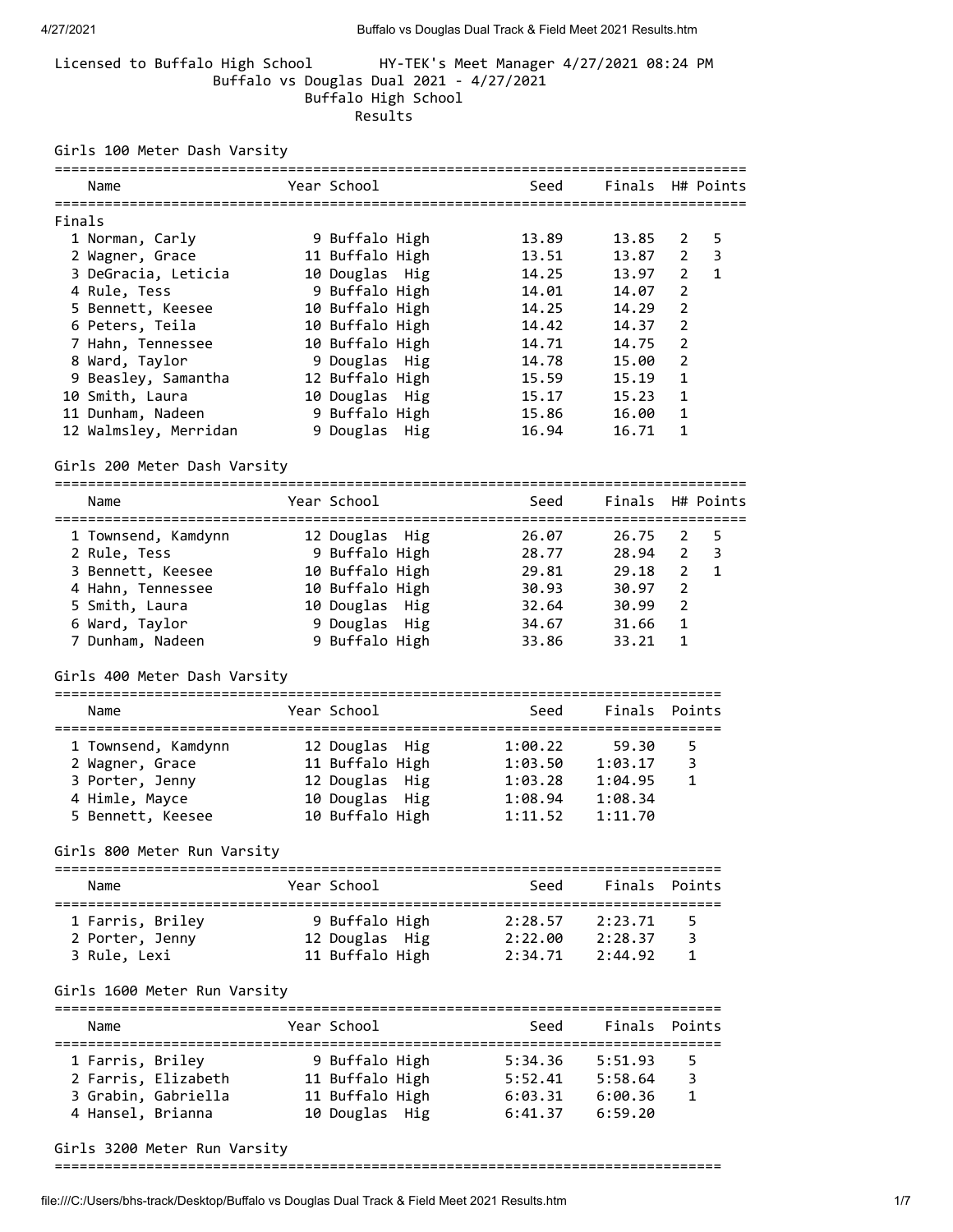4/27/2021 Buffalo vs Douglas Dual Track & Field Meet 2021 Results.htm

| Name                                                          | Year School                                          | Seed                             |                                  | Finals Points |
|---------------------------------------------------------------|------------------------------------------------------|----------------------------------|----------------------------------|---------------|
| 1 Farris, Elizabeth<br>2 Grabin, Gabriella<br>3 Jones, Kenley | 11 Buffalo High<br>11 Buffalo High<br>9 Buffalo High | 13:10.06<br>12:59.72<br>13:49.69 | 12:51.64<br>13:09.75<br>14:07.65 | 5.<br>3<br>1  |
| $G\in 100$ Moton Hundles Vansity                              |                                                      |                                  |                                  |               |

Girls 100 Meter Hurdles Varsity

| Name                                                                                                                          | Year School                                                                                                 | Seed                                               | Finals Points                                      |             |
|-------------------------------------------------------------------------------------------------------------------------------|-------------------------------------------------------------------------------------------------------------|----------------------------------------------------|----------------------------------------------------|-------------|
| 1 Norman, Carly<br>2 Gross, Alaina<br>3 Tietjen, Kendall<br>4 Witbrod, Stephanie<br>5 Beasley, Samantha<br>6 Maertens, Olivia | 9 Buffalo High<br>10 Buffalo High<br>11 Buffalo High<br>12 Douglas Hig<br>12 Buffalo High<br>9 Buffalo High | 16.40<br>17.18<br>16.65<br>18.44<br>18.82<br>18.65 | 16.92<br>17.26<br>17.31<br>18.54<br>18.81<br>23.84 | 5<br>3<br>1 |
| 7 Holmes, Ryleigh<br>7 Webber, Anatefka<br>Girls 300 Meter Hurdles Varsity                                                    | 10 Buffalo High<br>10 Buffalo High                                                                          | 18.86<br>18.94                                     | 24.00<br>24.00                                     |             |

| Name               | Year School     | Seed  | Finals Points |    |
|--------------------|-----------------|-------|---------------|----|
| 1 Tietjen, Kendall | 11 Buffalo High | 47.62 | 47.72         | 5. |
| 2 Norman, Carly    | 9 Buffalo High  | 49.44 | 49.88         | 3  |
| 3 Gross, Alaina    | 10 Buffalo High | 50.48 | 54.35         | 1  |
| 4 Maertens, Olivia | 9 Buffalo High  | 56.80 | 54.47         |    |

Girls 4x100 Meter Relay Varsity

================================================================================ School School School School Seed Finals Points ================================================================================ 1 Buffalo High School 53.88 53.67 5 1) Gross, Alaina 10 2) Rule, Tess 9 3) Tietjen, Kendall 11  $\hskip10mm$  4) Wagner, Grace 11 2 Douglas High School 57.00 54.14 1) DeGracia, Leticia 10 2) Tompkins, Ava 11 3) Reece, Paige 10 4) Witbrod, Stephanie 12 Girls 4x400 Meter Relay Varsity

| School                 | Seed                | Finals Points       |      |
|------------------------|---------------------|---------------------|------|
|                        |                     |                     |      |
| 1 Buffalo High School  |                     | $4:20.71$ $4:56.35$ | $-5$ |
| 1) Norman, Carly 9     | 2) Qualm, Hannah 10 |                     |      |
| 3) Tietjen, Kendall 11 | 4) Wagner, Grace 11 |                     |      |

Girls 4x800 Meter Relay Varsity

| School                                                             | Finals Points<br>Seed                                                          |
|--------------------------------------------------------------------|--------------------------------------------------------------------------------|
| 1 Buffalo High School<br>1) Farris, Briley 9<br>3) Jones, Kenley 9 | $10:20.05$ $11:50.53$<br>- 5<br>2) Farris, Elizabeth 11<br>4) Qualm, Hannah 10 |

Girls 1600 Sprint Medley Varsity

| School                |                     | Seed                | Finals Points |      |
|-----------------------|---------------------|---------------------|---------------|------|
|                       |                     |                     |               |      |
| 1 Buffalo High School |                     | $4:33.65$ $4:29.68$ |               | $-5$ |
| 1) Gross, Alaina 10   | 2) Rule, Tess 9     |                     |               |      |
| 3) Qualm, Hannah 10   | 4) Rule, Lexi 11    |                     |               |      |
| 2 Douglas High School |                     | 4:28.91             | 4:32.98       |      |
| 1) Reece, Paige 10    | 2) Tompkins, Ava 11 |                     |               |      |
| 3) Himle, Mayce 10    | 4) Porter, Jenny 12 |                     |               |      |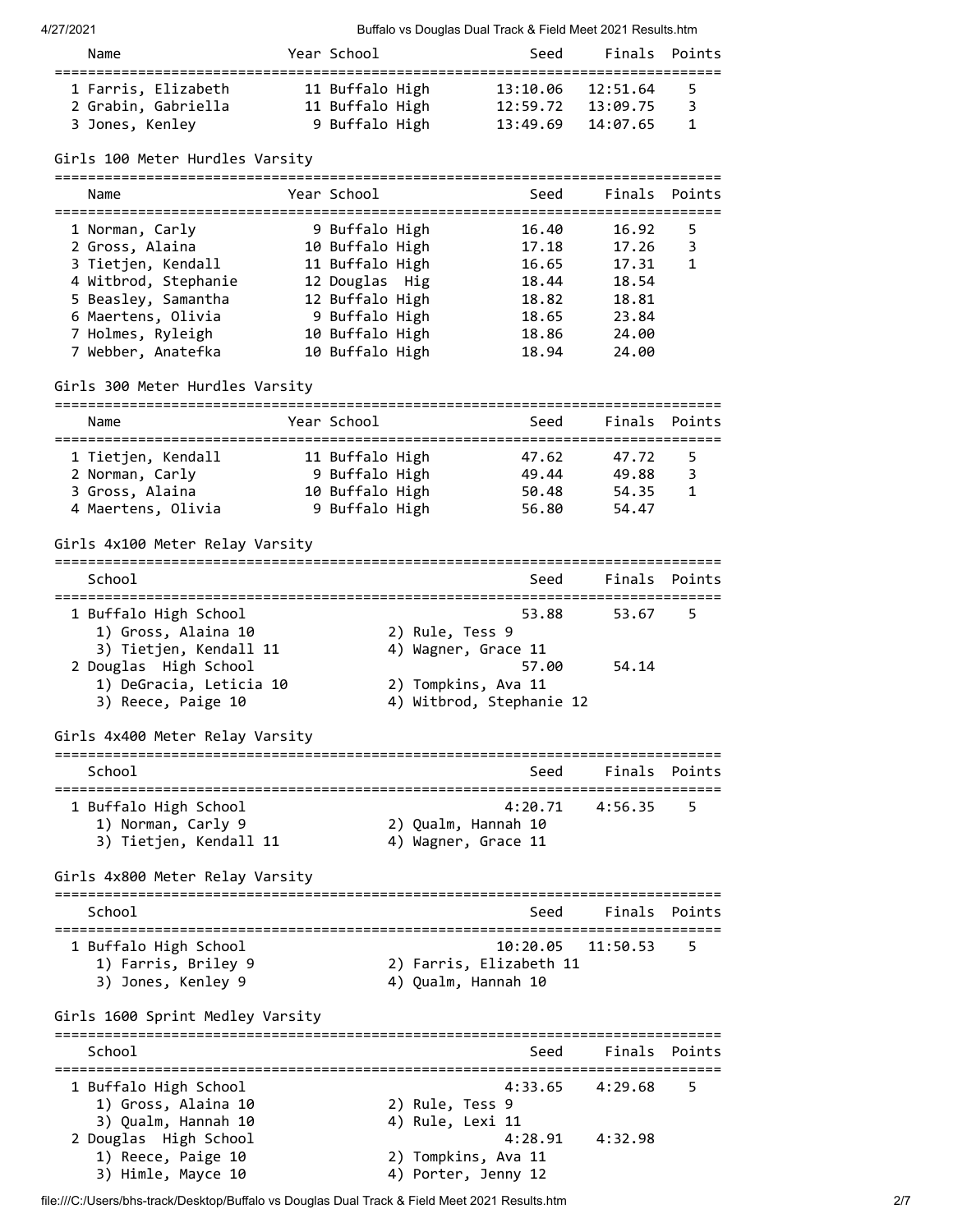# Girls High Jump Varsity

| Name                | Year School     | Seed        |             | Finals Points |
|---------------------|-----------------|-------------|-------------|---------------|
| 1 Townsend, Kamdynn | 12 Douglas Hig  | $5 - 06.00$ | $5 - 01.00$ | 5.            |
| 2 Webber, Anatefka  | 10 Buffalo High | $4 - 08.00$ | $4 - 09.00$ | 3             |
| 3 DeGracia, Leticia | 10 Douglas Hig  | $4 - 10.00$ | $4 - 05.00$ | 0.50          |
| 3 Holmes, Ryleigh   | 10 Buffalo High | $4 - 07.00$ | $4 - 05.00$ | 0.50          |
| 5 Peters, Teila     | 10 Buffalo High | $4 - 05.00$ | $4 - 05.00$ |               |

# Girls Pole Vault Varsity

| Name                                                                           | Year School                                                           | Seed                                             | Finals Points                                                      |
|--------------------------------------------------------------------------------|-----------------------------------------------------------------------|--------------------------------------------------|--------------------------------------------------------------------|
| 1 Maertens, Olivia<br>2 Berglund, Sophie<br>3 Peters, Teila<br>4 Peters, Jamie | 9 Buffalo High<br>9 Buffalo High<br>10 Buffalo High<br>9 Buffalo High | $9 - 00.00$<br>7-06.00<br>$6 - 06.00$<br>7-00.00 | $8 - 09.00$<br>5<br>$7 - 09.00$<br>3<br>$6 - 09.00$<br>$6 - 03.00$ |

# Girls Long Jump Varsity

| Name                | Year School     | Seed         | Finals Points |   |
|---------------------|-----------------|--------------|---------------|---|
| 1 Townsend, Kamdynn | 12 Douglas Hig  | 17-11.50     | 17-01.25      | 5 |
| 2 Peters, Teila     | 10 Buffalo High | 13-06.00     | 15-00.00      | 3 |
| 3 DeGracia, Leticia | 10 Douglas Hig  | $13 - 04.50$ | 14-10.00      | 1 |
| 4 Reece, Paige      | 10 Douglas Hig  | 13-02.00     | 14-01.00      |   |
| 5 Webber, Anatefka  | 10 Buffalo High |              | 13-07.00      |   |
| 6 Holmes, Ryleigh   | 10 Buffalo High |              | $13 - 04.75$  |   |
| 7 Peters, Jamie     | 9 Buffalo High  | $13 - 04.25$ | 10-10.00      |   |
|                     |                 |              |               |   |

### Girls Triple Jump Varsity

| Year School<br>Finals Points<br>Seed<br>Name<br>1 Witbrod, Stephanie<br>12 Douglas Hig<br>$35 - 05.50$<br>$35 - 04.25$ |   |
|------------------------------------------------------------------------------------------------------------------------|---|
|                                                                                                                        |   |
|                                                                                                                        | 5 |
| 2 Tompkins, Ava<br>11 Douglas Hig<br>$34 - 05.25$<br>34-09.50                                                          | 3 |
| 9 Buffalo High<br>3 Berglund, Sophie<br>$31 - 10.75$<br>$31 - 09.50$                                                   | 1 |
| 4 Reece, Paige<br>10 Douglas Hig<br>30-03.75<br>$31 - 08.00$                                                           |   |
| 10 Buffalo High<br>5 Holmes, Ryleigh<br>29-04.00<br>28-05.00                                                           |   |
| 10 Buffalo High<br>6 Hahn, Tennessee<br>26-03.00<br>26-11.00                                                           |   |
| 9 Buffalo High<br>25-11.00<br>7 Peters, Jamie<br>25-09.00                                                              |   |

# Girls Shot Put Varsity

| Name                       | Year School     | Seed     | Finals Points     |              |
|----------------------------|-----------------|----------|-------------------|--------------|
| 1 Fertig, Allyson          | 12 Douglas Hig  |          | 42-08.50 42-11.00 | 5            |
| 2 Mauck, Charley           | 11 Buffalo High | 31-03.00 | 31-01.50          | 3            |
| 3 Hunt, Jordan             | 12 Buffalo High | 27-07.00 | 27-08.00          | $\mathbf{1}$ |
| 4 Maxwell, Taylor          | 9 Douglas Hig   | 27-10.25 | $26 - 02.50$      |              |
| 5 Andrews, Molly           | 10 Buffalo High | 24-03.25 | 25-10.00          |              |
| 6 Vollman, Lauryn          | 9 Douglas Hig   | 24-07.50 | 25-08.00          |              |
| 7 Waller, Wiley            | 10 Buffalo High | 24-07.00 | 24-10.00          |              |
| 8 Gross, Anna              | 10 Buffalo High | 22-02.00 | 23-04.00          |              |
| 9 Pehringer, Emma          | 9 Buffalo High  | 22-05.00 | $22 - 04.50$      |              |
| 10 Pagett, Mackenzie       | 12 Douglas Hig  | 19-08.00 | $21 - 04.50$      |              |
| 11 Billings, Madison       | 10 Buffalo High | 22-01.50 | 20-06.00          |              |
| -- Philo, Mia              | 12 Douglas Hig  | 30-02.50 | <b>FOUL</b>       |              |
| Girls Discus Throw Varsity |                 |          |                   |              |
| Name                       | Year School     | Seed     | Finals Points     |              |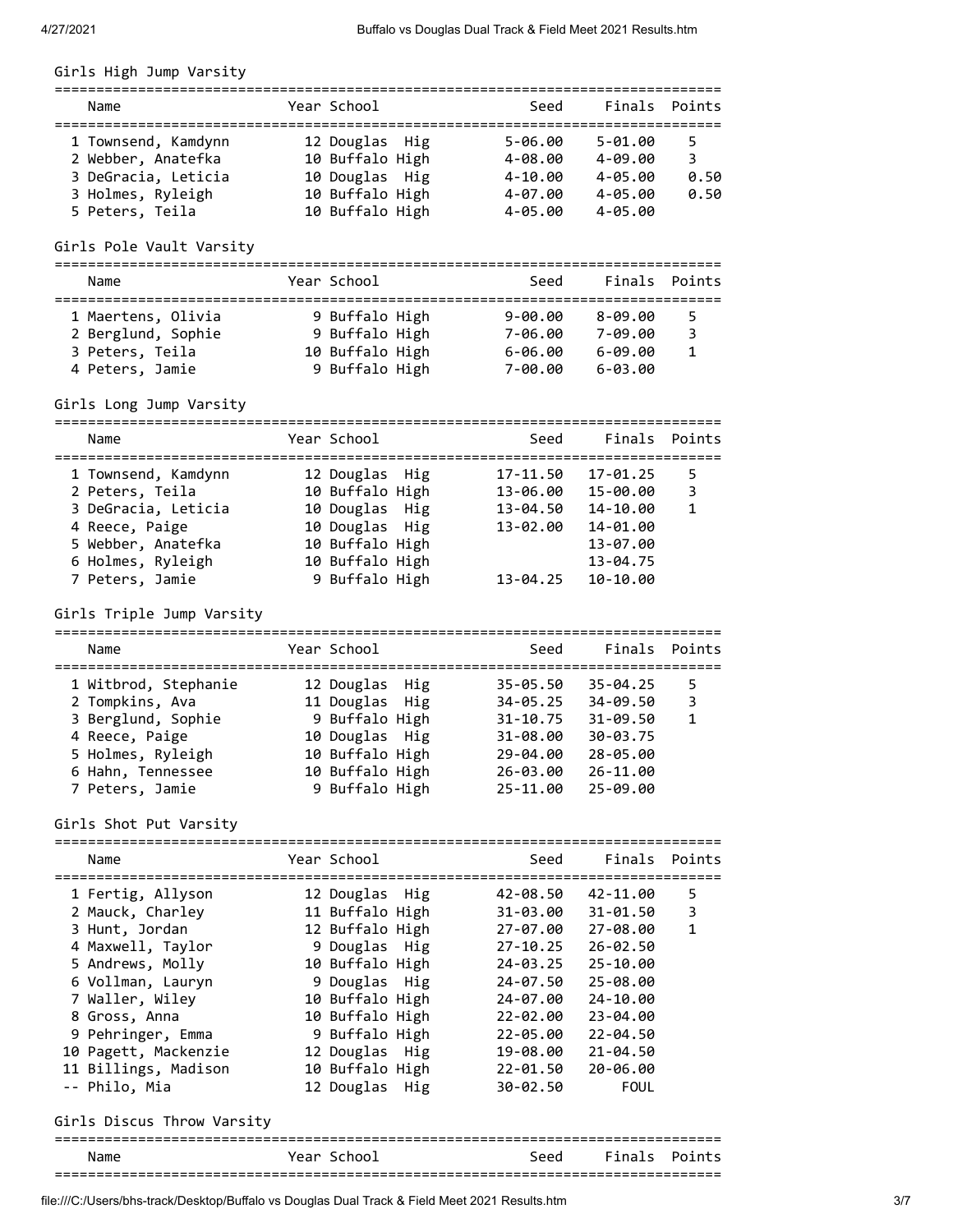4/27/2021 Buffalo vs Douglas Dual Track & Field Meet 2021 Results.htm

| 1 Fertig, Allyson    | 12 Douglas Hig  | 125-08       | 117-00    | 5 |
|----------------------|-----------------|--------------|-----------|---|
|                      |                 |              | 90-07     | 3 |
| 2 Mauck, Charley     | 11 Buffalo High | 07-06.50     |           |   |
| 3 Andrews, Molly     | 10 Buffalo High | 69-09        | $83 - 09$ | 1 |
| 4 Waller, Wiley      | 10 Buffalo High | $90 - 03.50$ | $82 - 06$ |   |
| 5 Hunt, Jordan       | 12 Buffalo High | 76-01        | $81 - 10$ |   |
| 6 Gross, Anna        | 10 Buffalo High | 67-10        | 77-06     |   |
| 7 Billings, Madison  | 10 Buffalo High | 62-00        | 75-06     |   |
| 8 Philo, Mia         | 12 Douglas Hig  | 79-08        | 69-09     |   |
| 9 Pehringer, Emma    | 9 Buffalo High  | 66-01        | 66-06     |   |
| 10 Maxwell, Taylor   | 9 Douglas Hig   | 66-06        | 64-04     |   |
| 11 Pagett, Mackenzie | 12 Douglas Hig  | $55 - 11$    | $63 - 05$ |   |
| 12 Vollman, Lauryn   | 9 Douglas Hig   | 72-05        | $61 - 01$ |   |

# Boys 100 Meter Dash Varsity

| Name                  | Year School     | ------------ | Seed  | Finals H# Points |                |              |
|-----------------------|-----------------|--------------|-------|------------------|----------------|--------------|
| 1 Wehr, Rylan         | 11 Douglas Hig  |              | 11.88 | 11.64            | 2              | 5            |
| 2 Ewing, Keltan       | 11 Douglas Hig  |              | 11.98 | 11.65 2          |                | 3            |
| 3 Wonka, John         | 12 Buffalo High |              | 11.94 | 11.79            | $\overline{2}$ | $\mathbf{1}$ |
| 4 Acedo, Hugo         | 12 Douglas Hig  |              | 12.27 | 12.07            | 2              |              |
| 5 Money, Keegan       | 11 Buffalo High |              | 12.47 | 12.15            | 2              |              |
| 6 Wagner, Brody       | 9 Douglas Hig   |              | 12.85 | 12.42            | 2              |              |
| 7 Camino, Bryce       | 9 Buffalo High  |              | 12.41 | 12.48            | 2              |              |
| 8 Dammeyer, John-Paul | 9 Douglas Hig   |              | 13.33 | 12.66            | 1              |              |
| 9 Pearson, Trennan    | 9 Douglas Hig   |              | 13.33 | 12.83            | 1              |              |
| 10 Duran, Kadden      | 10 Douglas Hig  |              | 13.15 | 12.84            | 2              |              |
| 11 Turk, Mykah        | 10 Douglas Hig  |              | 13.20 | 13.04            | $\mathbf{1}$   |              |
| 11 Morrison, Mason    | 9 Buffalo High  |              | 13.18 | 13.04            | 1              |              |
| 13 Perrin, Carter     | 9 Buffalo High  |              | 13.68 | 13.63            | $\mathbf{1}$   |              |
| 14 O'Neil, Wyatt      | 10 Buffalo High |              | 14.47 | 14.81            | 1              |              |

### Boys 200 Meter Dash Varsity

| Name                  | Year School    | Seed  | Finals H# Points |                |                          |
|-----------------------|----------------|-------|------------------|----------------|--------------------------|
| 1 Wehr, Rylan         | 11 Douglas Hig | 23.70 | 23.70            | 2              | -5                       |
| 2 Dammeyer, John-Paul | 9 Douglas Hig  | 26.18 | 25.21            | $\overline{2}$ | $\overline{\phantom{a}}$ |
| 3 Pyle, Brock         | 10 Douglas Hig | 26.21 | 25.42            | $\overline{2}$ | $\blacksquare$           |
| 4 Wagner, Brody       | 9 Douglas Hig  | 26.55 | 25.69            | 2              |                          |
| 5 Duran, Kadden       | 10 Douglas Hig | 26.96 | 26.26            | 2              |                          |
| 6 Gossard, Cohen      | 9 Buffalo High | 26.63 | 26.94            | 2              |                          |
| 7 Morrison, Mason     | 9 Buffalo High | 26.60 | 26.97            | 2              |                          |
| 8 Vallejos, Amadais   | 10 Douglas Hig | 28.33 | 27.22            | $\mathbf{1}$   |                          |
| 9 Turk, Mykah         | 10 Douglas Hig | 27.73 | 27.36            | $\overline{2}$ |                          |
| 10 Perrin, Carter     | 9 Buffalo High | 27.83 | 28.40            | $\mathbf{1}$   |                          |

# Boys 400 Meter Dash Varsity

| Name                  | Year School     | Seed  | Finals Points |    |
|-----------------------|-----------------|-------|---------------|----|
| 1 Milmine, Kollen     | 12 Buffalo High | 51.98 | 52.28         | 5. |
| 2 Dammeyer, John-Paul | 9 Douglas Hig   | 57.89 | 56.22         | 3  |
| 3 Duran, Kadden       | 10 Douglas Hig  | 58.00 | 59.30         |    |
| 4 Vallejos, Amadais   | 10 Douglas Hig  |       | 1:03.16       |    |

## Boys 800 Meter Run Varsity

| Name              | Year School     | Seed    | Finals Points |   |
|-------------------|-----------------|---------|---------------|---|
| 1 Spence, Cameryn | 11 Douglas Hig  | 2:06.07 | 2:01.12       |   |
| 2 Milmine, Kollen | 12 Buffalo High | 2:04.42 | 2:08.94       | 3 |
| 3 Selk, Carson    | 12 Douglas Hig  | 2:22.60 | 2:11.38       |   |
| 4 Lambert, Brodyn | 9 Buffalo High  | 2:13.73 | 2:13.85       |   |
| 5 Johnson, Tanner | 9 Douglas Hig   | 2:34.64 | 2:37.64       |   |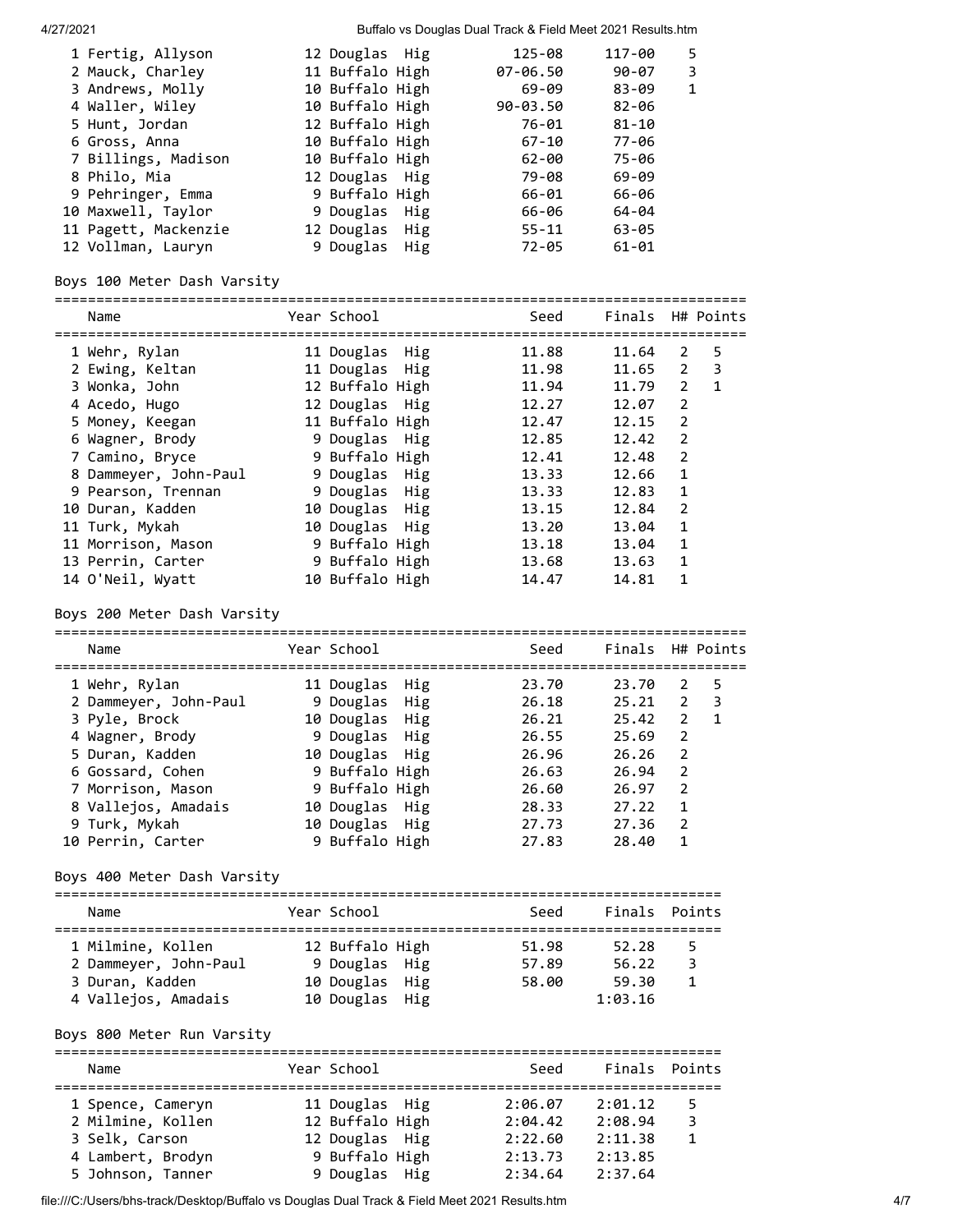Boys 1600 Meter Run Varsity

| Name                                                                                                                     | Year School                                                                                             | Seed                                                           | Finals Points                                                  |        |
|--------------------------------------------------------------------------------------------------------------------------|---------------------------------------------------------------------------------------------------------|----------------------------------------------------------------|----------------------------------------------------------------|--------|
| 1 Spence, Cameryn<br>2 Morrison, Ryer<br>3 Lambert, Brodyn<br>4 Zwetzig, Brodie<br>5 Redden, Carter<br>6 Johnson, Tanner | 11 Douglas Hig<br>10 Buffalo High<br>9 Buffalo High<br>9 Douglas Hig<br>9 Buffalo High<br>9 Douglas Hig | 4:46.35<br>5:01.52<br>4:57.91<br>5:32.48<br>5:02.92<br>5:52.75 | 4:44.18<br>4:56.42<br>4:59.31<br>5:16.37<br>5:24.08<br>5:43.01 | 5<br>3 |
|                                                                                                                          |                                                                                                         |                                                                |                                                                |        |

#### Boys 3200 Meter Run Varsity

| Name                                                   | Year School                                          | Seed                             |                                  | Finals Points |
|--------------------------------------------------------|------------------------------------------------------|----------------------------------|----------------------------------|---------------|
| 1 Morrison, Ryer<br>2 Redden, Carter<br>3 Cahhal, Alex | 10 Buffalo High<br>9 Buffalo High<br>12 Buffalo High | 11:03.43<br>11:40.94<br>10:31.10 | 11:13.51<br>12:14.01<br>13:00.21 | 5.<br>3       |

#### Boys 110 Meter Hurdles Varsity

| Name                |  | Year School     |  | Seed  | Finals Points |   |  |  |
|---------------------|--|-----------------|--|-------|---------------|---|--|--|
|                     |  |                 |  |       |               |   |  |  |
| 1 Bauersachs, Kaden |  | 11 Douglas Hig  |  | 16.78 | 17.02         |   |  |  |
| 2 Patterson, Eli    |  | 9 Buffalo High  |  | 20.03 | 19.85         | ₹ |  |  |
| 3 Clason, Tim       |  | 12 Buffalo High |  | 17.95 | 19.89         |   |  |  |
| 4 Vallejos, Amadais |  | 10 Douglas Hig  |  | 21.23 | 20.10         |   |  |  |

#### Boys 300 Meter Hurdles Varsity

| Name                                                                                            | Year School                                                                              | Seed                                      | Finals Points                             |        |  |  |  |  |
|-------------------------------------------------------------------------------------------------|------------------------------------------------------------------------------------------|-------------------------------------------|-------------------------------------------|--------|--|--|--|--|
| 1 Ewing, Keltan<br>2 Bauersachs, Kaden<br>3 Patterson, Eli<br>4 Clason, Tim<br>5 Ihnat, Michael | 11 Douglas Hig<br>11 Douglas Hig<br>9 Buffalo High<br>12 Buffalo High<br>10 Buffalo High | 41.94<br>46.87<br>46.69<br>47.57<br>46.50 | 42.10<br>44.64<br>45.71<br>47.53<br>48.97 | 5<br>3 |  |  |  |  |

Boys 4x100 Meter Relay Varsity ================================================================================ School School School Seed Finals Points ================================================================================ 1 Douglas High School 47.66 47.40 5 1) Archuleta, Jayden 11 2) Pyle, Brock 10 3) Acedo, Hugo 12 4) Wehr, Rylan 11 2 Buffalo High School 47.20 49.38 1) Camino, Bryce 9 2) Gossard, Cohen 9 3) Ihnat, Michael 10 4) Money, Keegan 11

Boys 4x400 Meter Relay Varsity ================================================================================ School School School Seed Finals Points ================================================================================ 1 Buffalo High School 3:41.66 4:34.81 5 1) Ihnat, Michael 10 2) Money, Keegan 11 3) 4) Wonka, John 12 Boys 4x800 Meter Relay Varsity ================================================================================ School School School Seed Finals Points ================================================================================ 1 Buffalo High School 8:41.75 9:34.28 5

1) Cahhal, Alex 12 2) Lambert, Brodyn 9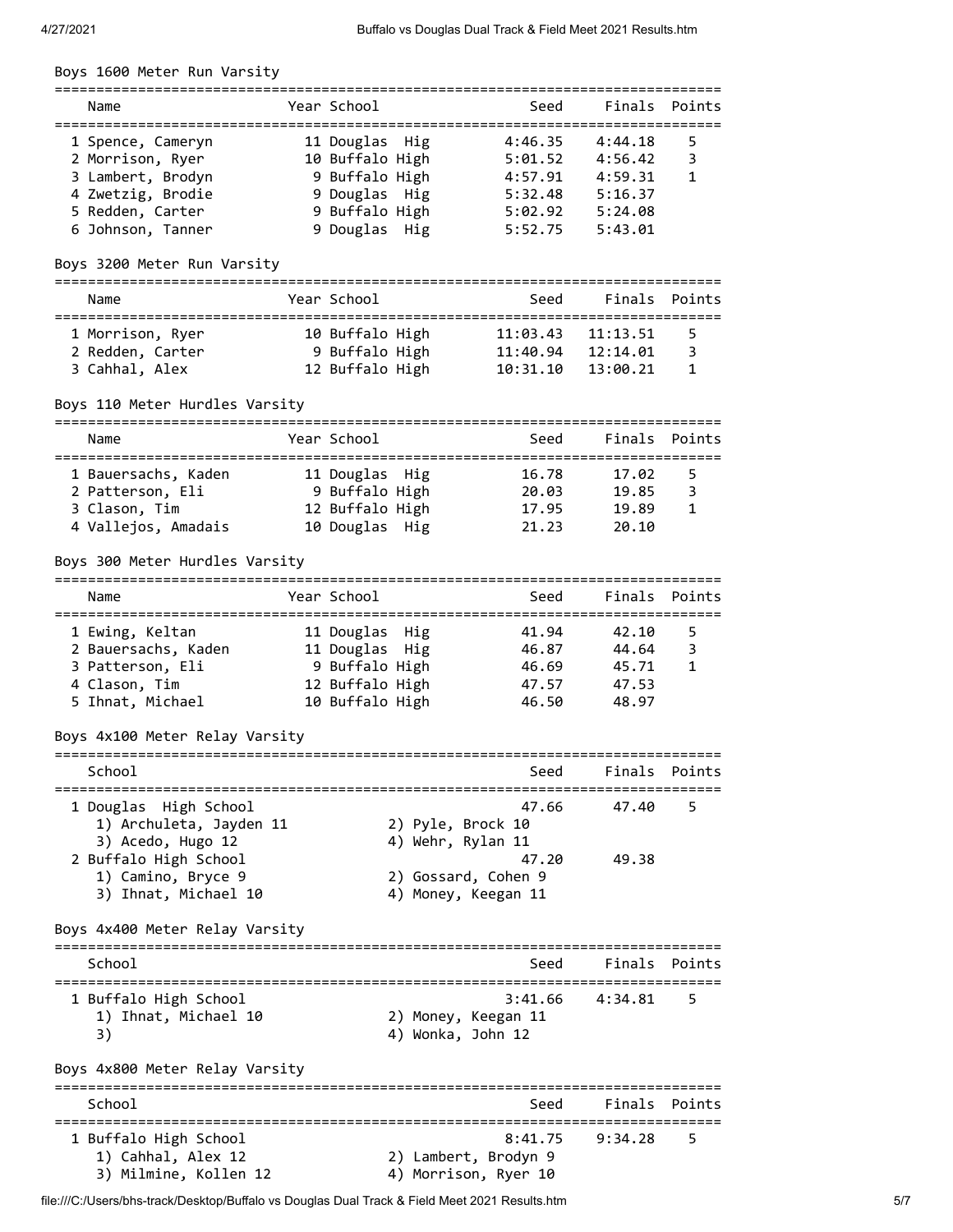| Boys 1600 Sprint Medley Varsity                                          |                                  |                                                         |                   |               |
|--------------------------------------------------------------------------|----------------------------------|---------------------------------------------------------|-------------------|---------------|
| School                                                                   |                                  | Seed                                                    |                   | Finals Points |
| 1 Douglas High School<br>1) Archuleta, Jayden 11<br>3) Wehr, Rylan 11    |                                  | 3:48.00<br>2) Ewing, Keltan 11<br>4) Spence, Cameryn 11 | 3:44.29           | 5             |
| 2 Buffalo High School<br>1) Camino, Benjamin 11<br>3) Milmine, Kollen 12 |                                  | 3:46.24<br>2) Wonka, John 12<br>4) Cahhal, Alex 12      | 3:44.35           |               |
| Boys High Jump Varsity                                                   |                                  |                                                         |                   |               |
| Name                                                                     | Year School                      | Seed                                                    | Finals            | Points        |
| 1 Bauersachs, Kaden                                                      | 11 Douglas Hig                   | $5 - 10.00$                                             | $6 - 00.00$       | 5             |
| 2 Pearson, Trennan             9 Douglas Hig                             |                                  | 5-10.00                                                 | $6 - 00.00$       | 3             |
| 3 Camino, Benjamin                                                       | 11 Buffalo High                  | $5 - 10.00$                                             | $5 - 10.00$       | 1             |
| 4 Patterson, Eli                                                         | 9 Buffalo High                   | $5 - 06.00$                                             | 5-04.00           |               |
| 5 Selk, Carson                                                           | 12 Douglas Hig                   | 5-04.00                                                 | 5-04.00           |               |
| 6 Cahhal-Laudert, Gabriel<br>7 Curtis, Levi                              | 11 Buffalo High                  | 5-04.00<br>5-02.00                                      | $5 - 02.00$       |               |
| -- Wagner, Brody                                                         | 9 Douglas Hig<br>9 Douglas Hig   | $5 - 00.00$                                             | 5-02.00<br>NН     |               |
| Boys Pole Vault Varsity                                                  |                                  |                                                         |                   |               |
| Name                                                                     | Year School                      | Seed                                                    | Finals            | Points        |
|                                                                          |                                  |                                                         |                   |               |
| 1 Ewing, Keltan<br>2 Wonka, John                                         | 12 Buffalo High                  | 11 Douglas Hig 13-05.00 12-05.00<br>11-05.00            | 11-11.00          | 5<br>3        |
| 3 Curtis, Levi                                                           | 9 Douglas Hig                    |                                                         | $8 - 11.00$       | 1             |
| Boys Long Jump Varsity                                                   |                                  |                                                         |                   |               |
| Name                                                                     | Year School                      | Seed                                                    | Finals            | Points        |
| 1 Archuleta, Jayden                                                      | 11 Douglas Hig                   |                                                         | 17-11.00 19-06.25 | 5             |
| 2 Camino, Benjamin                                                       |                                  | 11 Buffalo High    19-04.00    19-00.25                 |                   | 3             |
| 3 Selk, Carson                                                           |                                  | 12 Douglas Hig 17-08.00                                 | 18-07.00          | - 1           |
| 4 Acedo, Hugo                                                            | 12 Douglas Hig                   |                                                         | 18-05.50 18-05.25 |               |
| 5 Money, Keegan                                                          | 11 Buffalo High                  | 17-05.00                                                | 17-02.50          |               |
| 6 Cahhal-Laudert, Gabriel                                                | 11 Buffalo High                  | 16-07.25                                                | $16 - 02.25$      |               |
| Boys Triple Jump Varsity                                                 |                                  |                                                         |                   |               |
| Name                                                                     | Year School                      | Seed                                                    |                   | Finals Points |
| 1 Bauersachs, Kaden                                                      | 11 Douglas Hig                   | 38-01.00                                                | 39-00.50          | 5             |
| 2 Archuleta, Jayden                                                      | 11 Douglas Hig                   | 40-01.00                                                | 37-04.75          | 3             |
| 3 Patterson, Eli                                                         | 9 Buffalo High                   | 37-11.50                                                | 36-11.75          | 1             |
| 4 Pyle, Brock                                                            | 10 Douglas Hig                   | 32-01.00                                                | 35-11.50          |               |
| 5 Cahhal-Laudert, Gabriel                                                | 11 Buffalo High                  | 37-00.00                                                | 35-06.00          |               |
| 6 Curtis, Levi<br>7 Ihnat, Michael                                       | 9 Douglas Hig<br>10 Buffalo High | 34-06.00 34-10.75                                       | 35-03.50 35-04.00 |               |
| 8 Camino, Bryce                                                          | 9 Buffalo High                   | 35-09.50                                                | 34-08.25          |               |
| 9 Gossard, Cohen                                                         | 9 Buffalo High                   | 33-06.00                                                | 33-06.00          |               |
| 10 Perrin, Carter                                                        | 9 Buffalo High                   | 26-09.50                                                | 28-01.00          |               |
| Boys Shot Put Varsity                                                    |                                  |                                                         |                   |               |
| Name                                                                     | Year School                      | Seed                                                    |                   | Finals Points |
| 1 Micke, Kody                                                            | 12 Douglas Hig                   | 44-05.50 45-03.25                                       |                   | 5             |
| 2 Curtis, Dawson                                                         | 11 Douglas Hig                   | 41-03.50                                                | 44-07.00          | 3             |

file:///C:/Users/bhs-track/Desktop/Buffalo vs Douglas Dual Track & Field Meet 2021 Results.htm 6/7